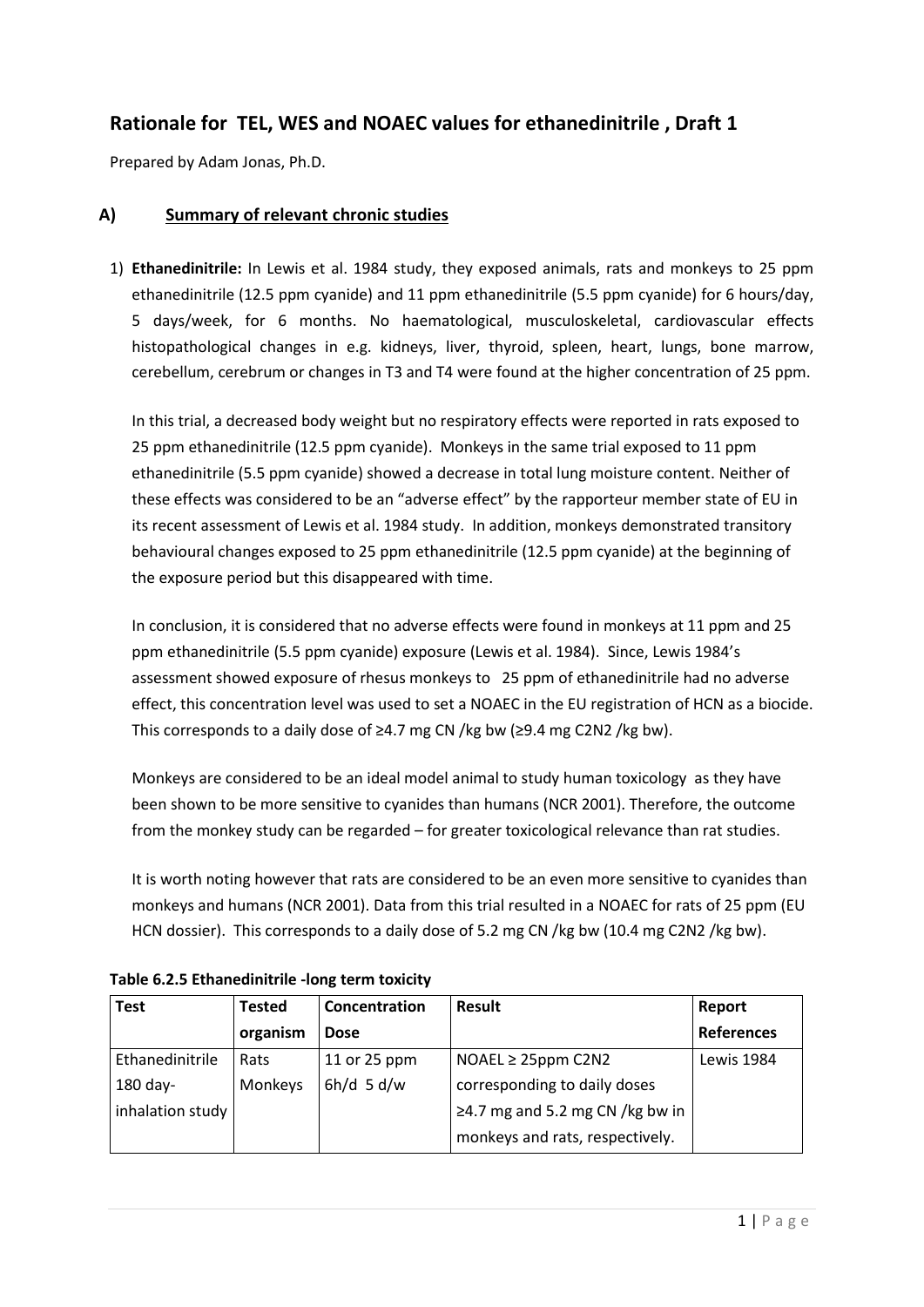2) **Cyanides** Chronic oral exposure with HCN together with sub chronic oral administration of inorganic cyanides in the drinking water or diet was conducted on albino rats (Howard, Hanzal 1955) . The results of the long term cyanide studies are summarised in table 6.2.6.

Another NTP study (NTP 1996) involving combined chronic inhalation toxicity (carcinogenicity study) of acetonitrile using rats and mice -is provided as a substitute in table 6.2.6. In this study, rats and mice exposed for 2 years to acetonitrile concentrations for up to 670 (rats) and 335 (mice) mg/m3 for 6h/d, 5d/w and there was no significant evidence of exposure-related clinical effects or non-neoplastic lesions were found..

Based on both studies, it is considered that prolonged exposure to cyanides will not modify or increase the cyanides toxic effects. As a consequence no special chronic (non-carcinogenic) toxicity studies in laboratory animals are not warranted.

| <b>Test</b>      | <b>Tested</b>      | Concentration   | Result                               | Report            |
|------------------|--------------------|-----------------|--------------------------------------|-------------------|
|                  | organism           | <b>Dose</b>     |                                      | <b>References</b> |
| Acetonitrile     | F344/N             | $100 - 400$ ppm | No non-neoplastic effects at         | NTP $1996^1$      |
| 2 year-          | rats and           | $50 - 200$ ppm  | exposure corresponding to daily      |                   |
| inhalation study | B6C3F <sub>1</sub> |                 | doses $\geq 10$ mg cyanide per kg bw |                   |
|                  | mice               |                 | (top dose)                           |                   |
| <b>HCN</b>       | Albino             | 100 or 300 ppm  | No effects at daily doses about      | Howard,           |
| 2 year           | rats               | HCN in diet     | 10 mg/kg bw. (top dose)              | Hanzal            |
| dietary study    |                    |                 |                                      | $1955^2$          |
|                  |                    |                 |                                      |                   |

**Table 6.2.6 Cyanide \_long term toxicity**

3) **In conclusion** Three chronic studies are described in detail in the EU toxicological dossier for ethanedinitrile.

It is noted that Lewis et al. (1984) exposed monkeys and rats to ethanedinitrile at daily doses of ≥4.7 mg and 5.2 mg CN /kg bw. This study is important since the exposure is directly related to ethanedinitrile. This chronic toxicity study conducted using ethandinitrile can be compared with other chronic studies using acetonitrile (NTP 1996) and hydrogen cyanide (Howard, Hanzal 1955). It should be noted that the later study (Howard Hanzel 1955) exposed animals to twice the daily dose with no significant adverse effects.

**<sup>.</sup>** <sup>1</sup> Toxicology and Carcinogenesis Studies of Acetonitrile In F344/N Rats And B6C3F Mice (Inhalation Studies); NTP, Toxicology Report Series No. 447. (NIH Publication 96-3363) EU dossier file name: 07\_EDN\_NTP\_Acetonitrile\_1996\_MARK.pdf

<sup>2</sup> John W. Howard and R. F. Hanzal, Chronic Toxicity for Rats of Food Treated with Hydrogen Cyanide;(1995) Hazleton Laboratories, Falls Church, Va., Agricultural and Food Chemistry, Volume 3, April 1955, No.4 EU dossier file name: 07\_HCN\_HOWARD\_chronic tox\_1995\_MARK.pdf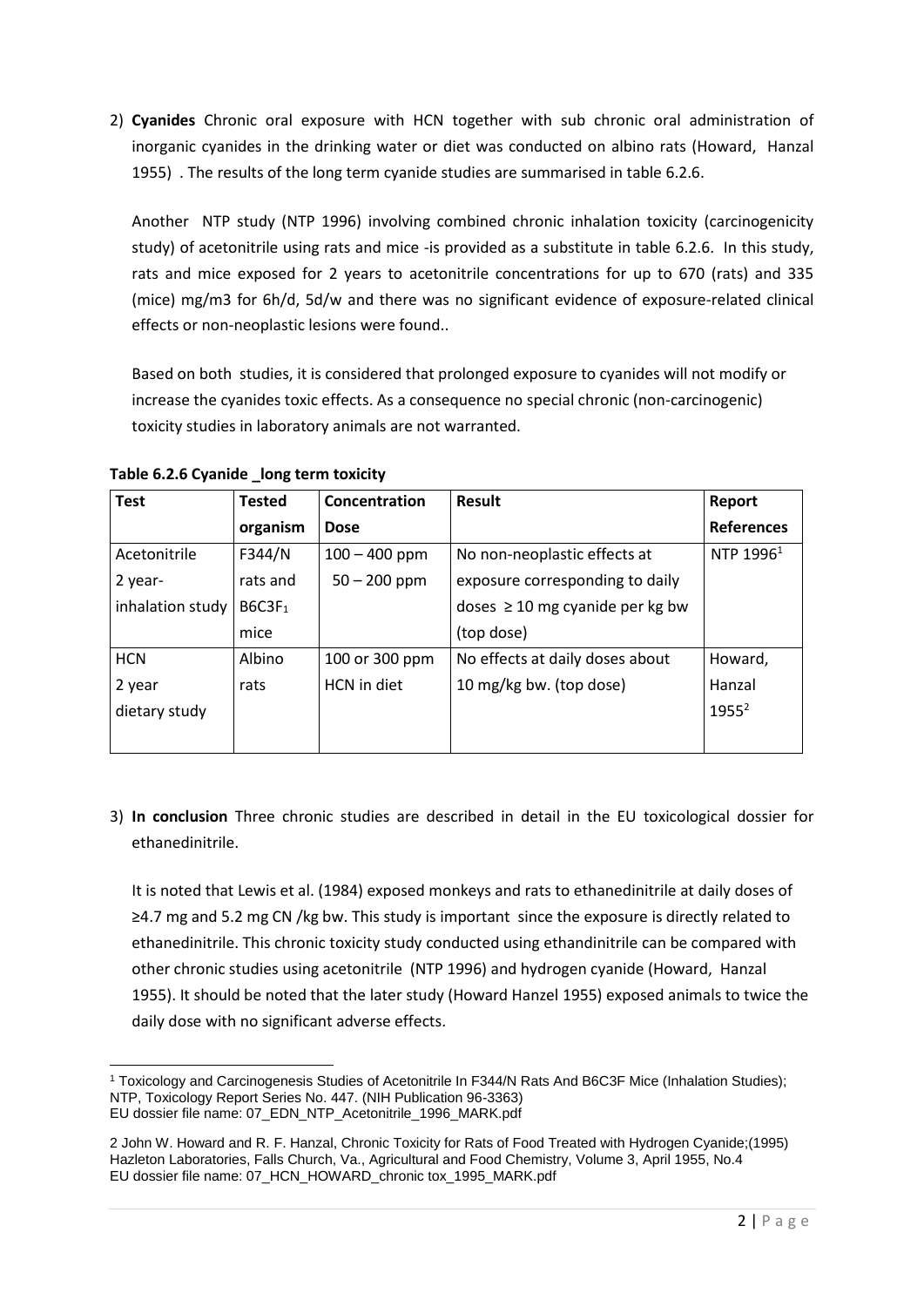### **B) WES, TLV values**

To mitigate any effects on workers and bystanders from continuous exposure to ethanedinitrile for 8 hours, 5 days a week the safe concentration which ensures no adverse effects needs to be established.

For ethanedinitrile this value is 10 ppm (WES-TWA)

- as identified by Worksafe New Zealand,
- as proposed for the EU, and,
- is legally binding in USA.

A TLV-TWA of 10 ppm EDN was set by the ACGIH from 1967 to 2016 (ACGIH 2016). However, in 2015 the ACGIH proposed a decreased value to 5ppm TLV-Ceiling. This resulted in the value being formally changed to 5ppm in 2016 (ACGIH 2016).

The change by the ACGIH was not based on any new data but was in fact based on data from the same endpoint study that had been used to calculate previous value of 10 ppm TLV-TWA (ACGIH 2001, 2015, 2016). This published study reported irritation in humans (McNerney,1960).

Draslovka considers that information provided in the McNerney (1960) report on the degree of irritation caused by exposure to ethanedinitrile is insufficient to be classified as an irritation hazard according to the CLP, GHS and respective OECD standards for irritation testing. On this basis Draslovka considers ethanedinitrile should not be considered a hazard and the McNerney report is not a sound basis for decreasing the TLV levels. In this area Draslovka disagrees with the changes made by the ACGIH.

To support its stance, Draslovka emphasis that there is no report of irritation or eye lacrimation in workers functioning in an environment where the TLV – TWA of 10 ppm has been used for 49 years as the workplace standards. Based on this work situation, it appears that the 10 ppm limit is sufficient to provide a safe working environment and the threshold for eye lacrimation is above 10 ppm limit over a large number of individuals.

In addition to this real world experience Draslovka has undertaken a complete review of all the literature on ethanedinitrile and could not find any data on eye irritation (causing long term damage to the eye as opposed to lacrimation) in any study on rats or monkeys.

Nevertheless, Draslovka agree with the change from the TWA value to ceiling value, since it ensures protection of workers from peaks of ethanedinitrile concentrations which may result in eye lacrimation. While Draslovka considers ethanedinitrile does not fall within the hazard definition described above it agrees that workers should not be exposed to the extent that lacrimation occurs.

When considering the TLV value for workers, it must be recognised that protection against lacrimation or irritation is only required for direct contact to ethandinitrile because once the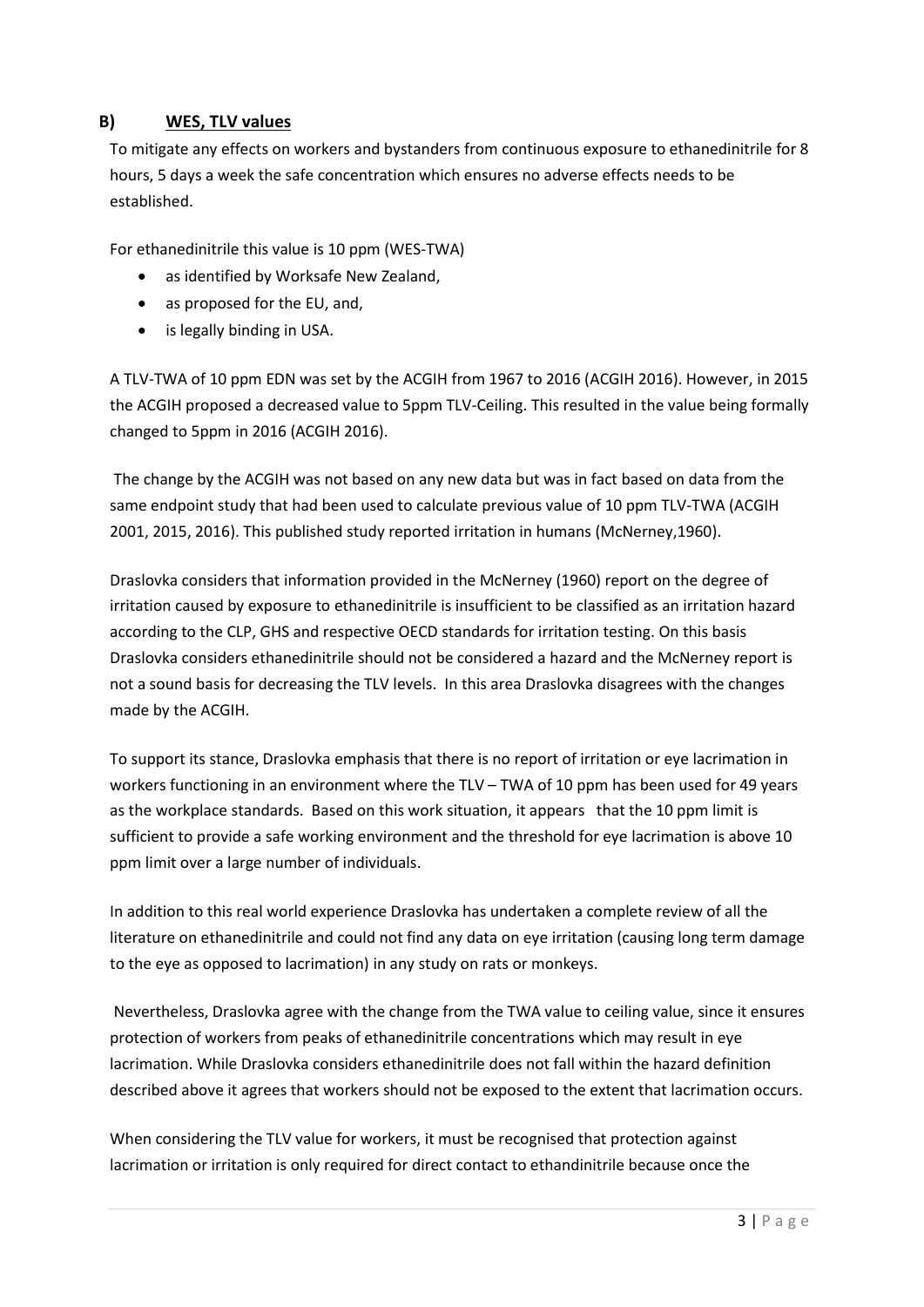substance is removed irritation / lacrimation stops (NRC 2001 in NRC 2015). This means that the proposed value must account for the fact that the effect is not related to duration of exposure, but rather to the presence or absence of ethanedinitrile and its concentration.

The ACGIH reports have considered all available studies including the chronic toxicity and other types of toxicological data which were included in its assessment. Therefore, we propose to use TLV (WES) of 10 ppm adopted by the ACGIH between 2001 and 2015 but suggest a change to the ceiling value from the TWA to better ensure the comfort of workers.

## **C) TEL value**

We suggest using the earlier proposed TWA for consideration of TEL value.

Although, we believe that 10 ppm would be as protective against eye lacrimation to the general population just as it is for workers, we recommend calculating the TEL by using

- the intra species uncertainty factor of 3 as proposed in the NRC (2015), and,
- the interspecies uncertainty factor of 1 since the study was done in humans.

This would derive to TEL 3.3 ppm based on TLV value.

A TEL value of 2.7 would be applied using the NRC (2014) approach i.e. calculation from 8 ppm value with no effect. The McNerney (1960) study divided the value by 3.

It is not appropriate to transform this value for different exposure durations since eye irritation due to direct contact of the substance with the eye is not likely to increase with the duration of the exposure (NRC 2001 in NRC 2014). However, both the ACGIH and the NCR (2014) did not research or question the study of McNerney (1960) itself, to understand that the study does not show eye irritation as per the regulatory hazard definition but is instead simply cause eye lacrimation.

Although other types of data are included in the ACGIH (2016) assessment it seems appropriate to consult the chronic toxicology studies to provide the TEL estimation for the general public.

This discussion must mainly focus on CN toxicity. As discussed above the NOAEC in chronic studies was estimated to be 25 ppm ethanedinitrile ( $\geq$ 4.7 mg and 5.2 mg CN /kg bw in monkeys and rats, respectively) and 10 mg CN /kg bw in rats as hydrogen cyanide and acetonitrile.

NCR recommends using an uncertainty factor of 2 for recalculating rat data to human rates due to the much higher sensitivity of rats toward CN (NCR 2001). Additionally, NCR (2001) recommends an uncertainty factor of 3 for recalculation of data from monkeys to humans given the high similarity of these species and the known higher sensitivity of monkeys compared to humans.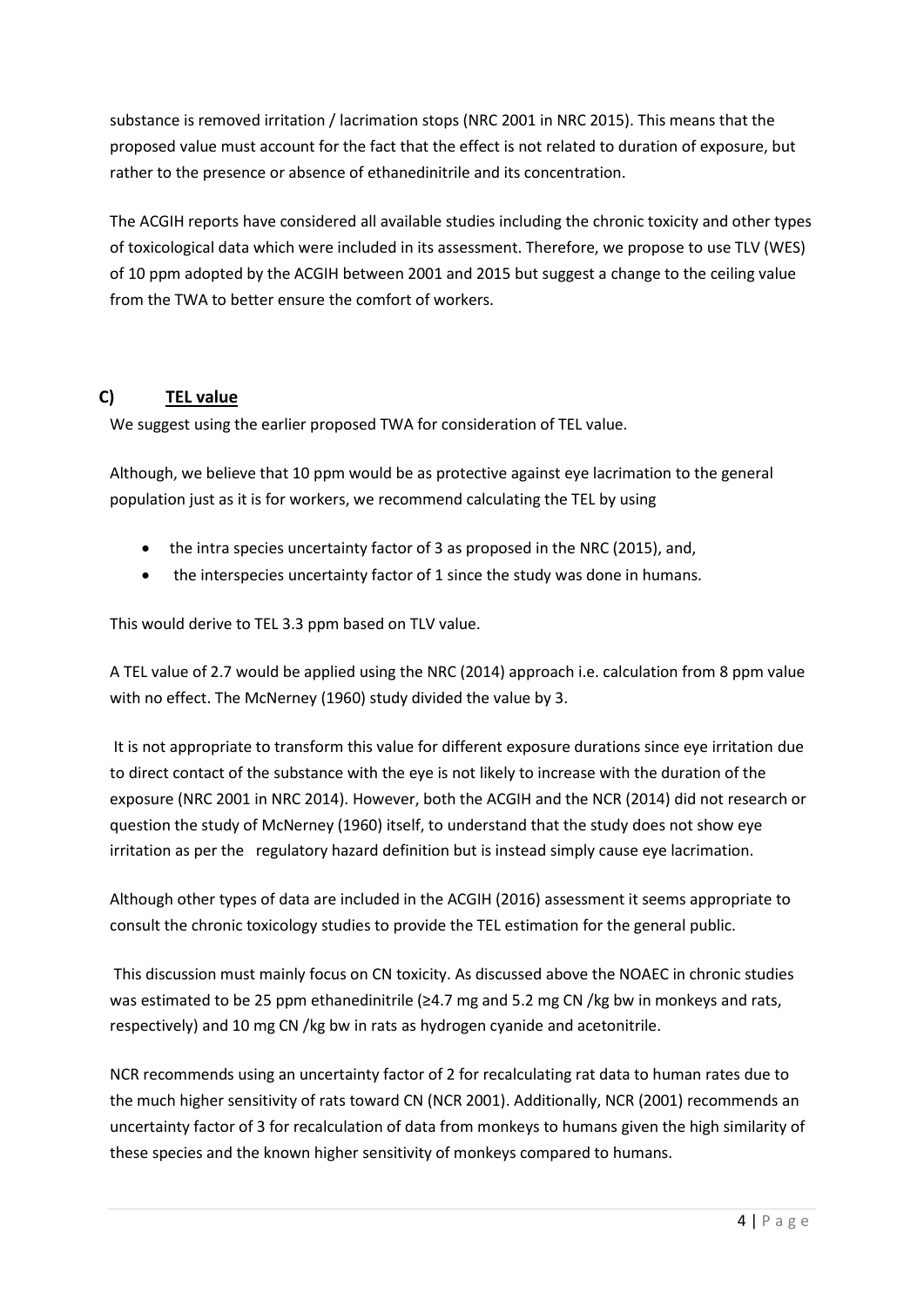The uncertainty factor of 3 is recommended for intraspecies variation due to CN having the same toxicology and metabolism (by detoxification) that is independent of age (NCR 2001).

To set the TEL figure the chronic study on ethanedinitrile is used even though the other two studies resulted in a higher CN NOAEL. Neither of these studies reached the LOAEL. But it is noted these studies reinforce each other's findings and an additional uncertainty factor need not be applied.

### TEL<sub>8h</sub> = NOAEC / (UF intra\* UF inter) = 25 ppm / 2  $*$  3 = 4.1 ppm

Since the chronic study was based on a daily exposure of 8-hours this value can be considered as resembling an 8-hour TEL or NOAEC human concentration. However, this value is higher than the 2.7 ppm calculated above which is based on the lacrimation effect and so Draslovka considers it should set the 8 hour TEL at the 2.7 ppm as the more conservative endpoint.

To calculate the 24 h TEL will be necessary to account for the fact that in the studies quoted the experimental animals were exposed to the substances for 5 days a week. This means they were exposed for only 40 hours in a 168 hour week.

Thus the 4.1 TEL set above needs to be multiplied by 40/168 to recalculate to one-week TEL (basically time weighted average). This result to 0.98 ppm, which is approximately 1 ppm.

Since this value is based on a chronic study and CN does not bio accumulate, it is reasonable to believe that this concentration may be metabolized indefinitely. Therefore, this represents the acceptable daily concentration. Due to knowledge on the sensitivity of experimental species relative to humans for CN compound inhalation toxicology and the assessment factors provided in NCR report (2001), it was not necessary to calculate the TEL value via the acceptable daily intake value.

|            | 8h        | 1 day | 1 week | annual |
|------------|-----------|-------|--------|--------|
| <b>TEL</b> | $2.7$ ppm | 1 ppm | 1 ppm  | 1 ppm  |

## **D) AEGL values discussion**

Due to very steep dose response curve and very similar sensitivity of different subpopulation towards CN toxicity the question may be asked are the AEGL TEL and WES (TLV) values similar to those calculated above.

The NCR (2014) report references all available study results without questioning the quality of these studies to any extent. Consequently their approach for setting the AEGL 1 was based on a very low